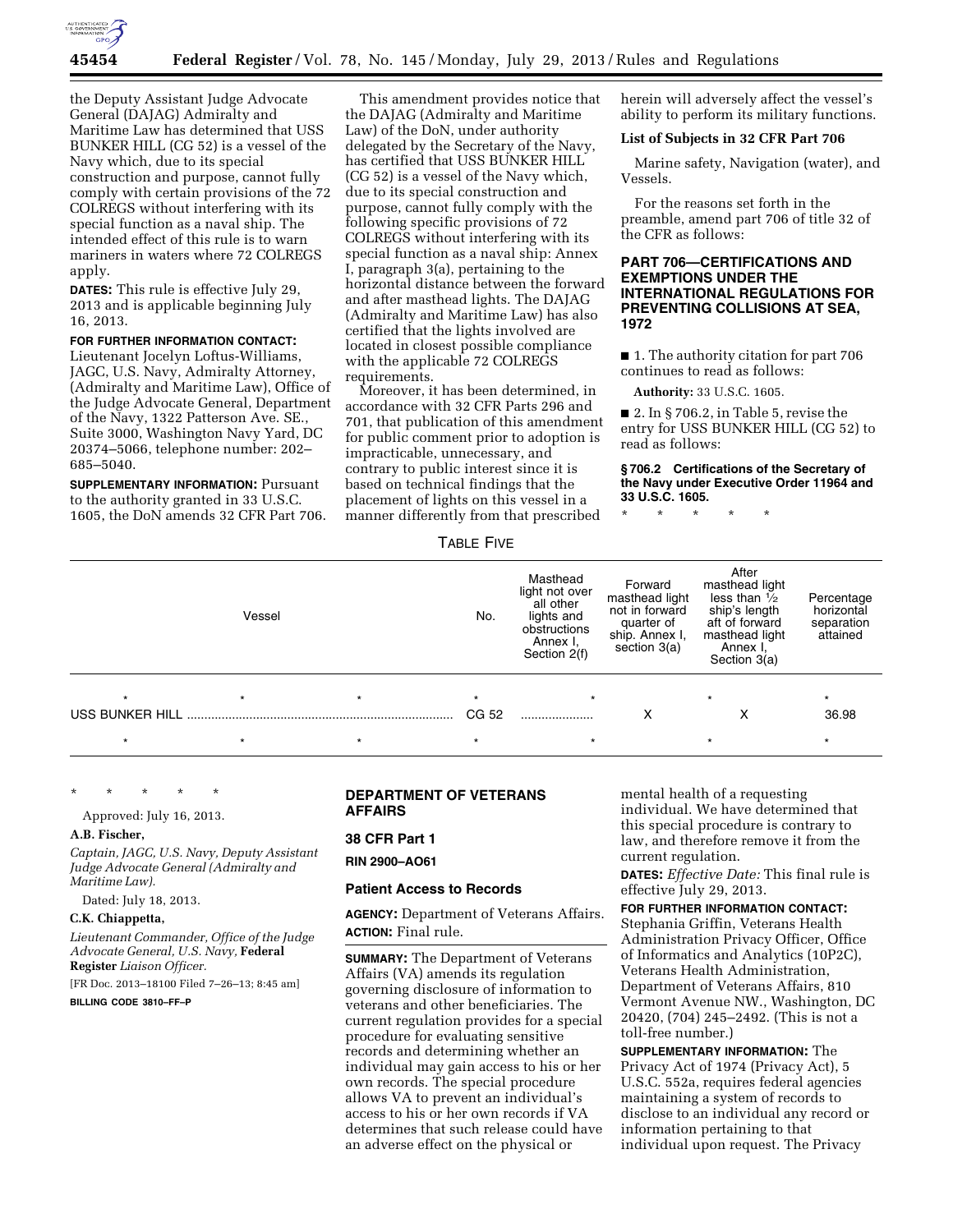Act provides safeguards for an individual against an invasion of personal privacy by requiring federal agencies to permit an individual to (1) determine what records pertaining to that individual are collected, maintained, used, or disseminated; (2) prevent records pertaining to that individual obtained by the agency for a particular purpose from being used or made available for another purpose without consent; and (3) gain access to information pertaining to that individual in agency records, to have a copy made of all or any portion thereof, and to correct or amend such records.

Federal agencies are required by the Privacy Act to establish procedures for the disclosure to an individual upon his request of his record or information pertaining to him. These procedures may include, if deemed necessary, a special procedure ''for the disclosure to an individual of medical records, including psychological records, pertaining to him."  $5$  U.S.C.  $552a(f)(3)$ . However, the end result of any procedure, including the special procedure, must be disclosure of the records to the requesting individual. *Bavido* v. *Apfel,* 215 F.3d 743 (7th Cir. 2000). Although agencies are allowed to establish such special procedures, they are not required to do so.

Disclosure of VA records, however, has a competing authority. Under 38 U.S.C. 5701(b)(1), VA is required to disclose files, records, reports, and other documents pertaining to a claimant only when, in the judgment of VA, the disclosure ''would not be injurious to the physical or mental health of the claimant.''

VA developed a special procedure, pursuant to the Privacy Act and section 5701(b)(1), at 38 CFR 1.577(d). Under current § 1.577(d), in those cases where records contain information that may be injurious to the physical or mental health of the claimant, VA will either disclose the records to a physician or other professional person selected by the claimant, who can then disclose the information as that professional person may believe is indicated; arrange for the claimant to meet with a VA physician for a discussion of the contents before disclosure; or decide not to disclose the information. Denials of disclosure or access may be appealed to VA's Office of General Counsel.

In *Benavides* v. *U.S. Bureau of Prisons,* 995 F.2d 269 (D.C. Cir. 1993), the U.S. Court of Appeals for the D.C. Circuit considered a Department of Justice (DOJ) regulation that was published as a special procedure under 5 U.S.C. 552a(f)(3). In that case, the DOJ regulation allowed the agency to

prevent disclosure to an individual of records pertaining to that individual. Instead, the DOJ regulation permitted the agency to disclose sensitive records to a physician designated by the requesting individual and required the designated physician to determine which records to disclose to the individual. *Benavides,* 995 F.2d at 271– 72. The court held that this regulation was not permissible under 5 U.S.C.  $552a(f)(3)$  because "[a] regulation that expressly contemplates that the requesting individual may never see certain medical records is simply not a special procedure for disclosure to that person.'' *Benavides,* 995 F.2d at 272.

The special procedure in § 1.577(d) is similar to that considered by the court in *Benavides.* It operationalizes the requirement found in 38 U.S.C. 5701(b)(1) that VA disclose information to a veteran as to matters concerning the veteran only after VA determines that the disclosure would not be injurious to the physical or mental health of the veteran. Both the statute and regulation allow VA to withhold information it believes would be injurious.

Thus, 38 U.S.C. 5701(b)(1) and § 1.577(d) directly conflict with the Privacy Act. We have determined that the Privacy Act governs decisions regarding disclosure to a veteran of information pertaining to that veteran. The Act supersedes 38 U.S.C. 5701(b)(1) to the extent 38 U.S.C. 5701(b)(1) applies to Privacy Act protected records and is controlling. As a general rule of statutory construction, where two laws on the same subject are in conflict and the conflict cannot be reconciled, the later enacted law controls to the extent of the conflict. *J.E.M. Ag Supply, Inc.* v. *Pioneer Hi-Bred International Inc.,* 534 U.S. 124 (2001); *U.S.* v. *Borden Co.,* 308 U.S. 188 (1939); 1A Norman J. Singer & J.D. Shambie Singer, Sutherland Statutes and Statutory Construction § 23:9 (7th ed. 2009). This rule of construction is resorted to only when there is clearly an irreconcilable conflict, or the subsequent act of Congress clearly is intended to occupy the entire field covered by the prior enactment, and all other means of interpretation have been exhausted. *Elephant Butte Irrigation Dist. of New Mexico* v. *U.S. Dep't of Interior,* 269 F.3d 1158 (10th Cir. 2001).

The Privacy Act is applicable to all executive agencies and requires agencies to disclose to requesting individuals the content of records pertaining to them. It was intended to help individuals gain access to government records about themselves and to correct erroneous information in those records. *Blazy* v. *Tenet,* 194 F.3d

90, 95–96 (D.C. Cir. 1999). The Privacy Act was enacted to promote ''governmental respect for the privacy of citizens by requiring all departments and agencies of the executive branch and their employees to observe certain constitutional rules in the computerization, collection, management, use, and disclosure of personal information about individuals.'' S. Rep. No. 93–1183 (1974). When the individual to whom the information pertains is also the individual requesting the information, the Privacy Act presumes that disclosure to that individual will occur. *Wren* v. *Harris,* 675 F.2d 1144, 1146 (10th Cir. 1982); see also *Bavido,* 215 F.3d at 750; *Benavides,* 995 F.2d at 272.

The Privacy Act allows agencies to exempt certain records from access by the individual to whom the records pertain. These exemptions are found at 5 U.S.C. 552a(d)(5), 5 U.S.C. 552a(j), and 5 U.S.C. 552a(k). The content of veterans' records is not included as an exemption to disclosure under the Privacy Act. Because Congress recognized specific exceptions in the Privacy Act but did not authorize the exception in section 5701(b)(1) either specifically or through a general exception similar to the one in section 5701(b)(1), we believe the legislative intent behind the Privacy Act was to provide individuals with an unqualified right of access to their own health records. 2A Norman J. Singer & J.D. Shambie Singer, Sutherland Statutes and Statutory Construction § 47:23 (7th ed. 2009) (the express mention of one thing implies the exclusion of others).

The Privacy Act authorizes agencies to promulgate rules administering the process by which individuals may request records. However, as noted by the court in *Bavido,* while agencies are allowed under 5 U.S.C. 552a(f)(3) to develop special procedures for disclosure of health records in cases in which direct transmission could adversely affect a requesting individual, ''under the plain wording of the statute, these procedures eventually must lead to disclosure of the records to the requesting individual.'' *Bavido,* 215 F.3d at 750.

Section 30 of The World War Veteran's Act of 1924, Public Law 68– 242, codified as 38 U.S.C. 5701(b)(1), is applicable to all VA records. The statute contains mandatory language, and it makes disclosure to requesting individuals conditional on VA finding that the content of the record will not be injurious to the physical or mental health of the veteran. Nondisclosure is required if VA determines that disclosure of the content will be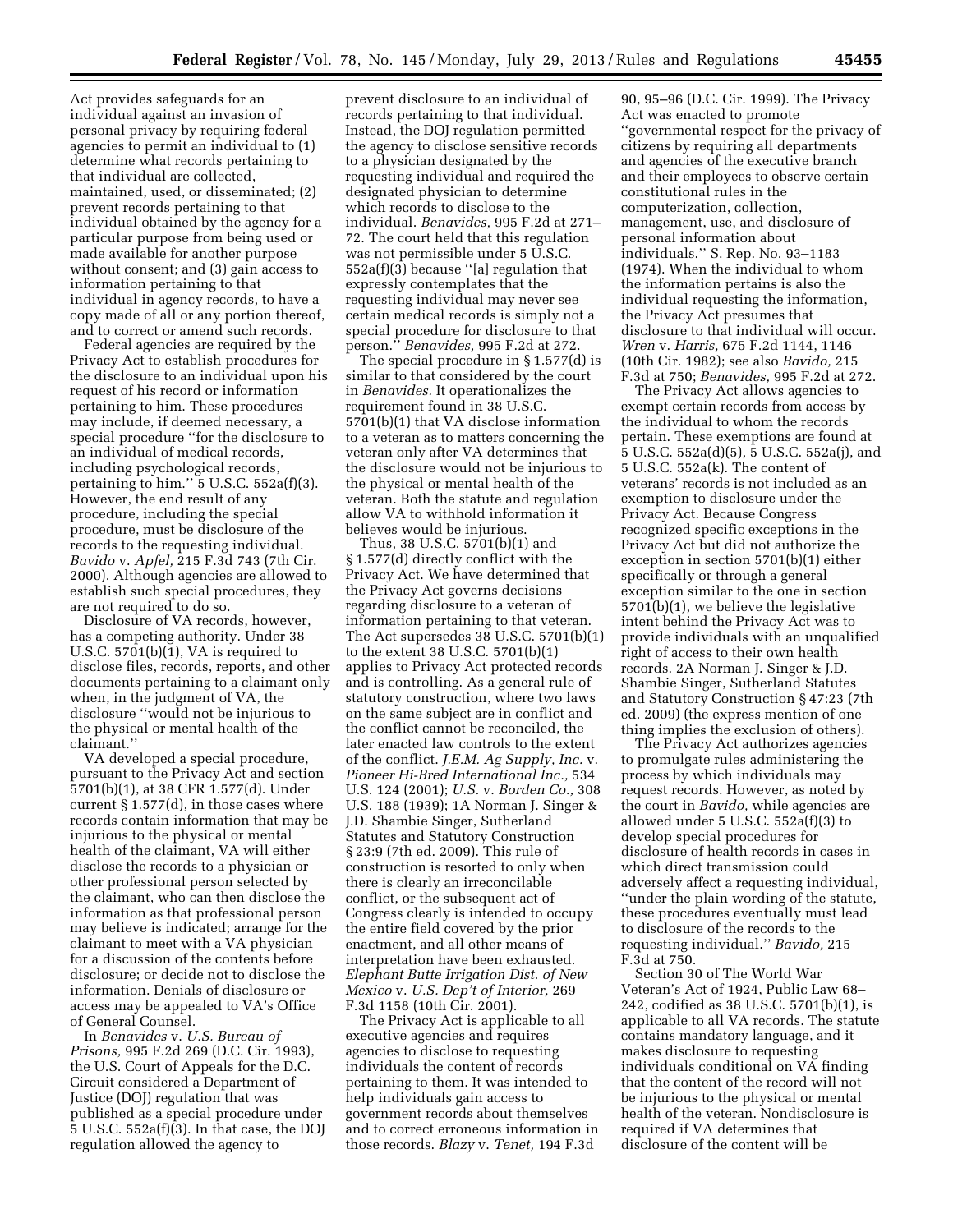injurious. The two laws cannot be harmonized to the extent they both apply to Privacy Act protected records, as compliance with one means noncompliance with the other. We therefore find that the Privacy Act, which is the later enacted statute, is controlling authority with respect to Privacy Act protected records such as a veteran's medical records and claims files.

The special procedure in § 1.577(d) was published under the authority of the Privacy Act, but also recognizes the nondisclosure requirement provided for in 38 U.S.C. 5701(b)(1). This result is contrary to the letter, spirit, and intent of the Privacy Act. As the Privacy Act controls and is the last legislative expression regarding disclosure to individuals of Privacy Act protected records, we remove the special procedure from § 1.577(d) in its entirety and publish this as a final rule, as removal of the procedure as written is mandated by law.

While VA has the authority to establish a special procedure for disclosure of medical and mental health treatment records, we believe that any such special procedure places an unwarranted barrier to the veteran's access to information and is not needed. VA believes that imposing a special procedure on disclosure is contrary to our goal of providing patient-centered care, which depends on the full and timely sharing of information and full, informed patient participation in decision making regarding current and future health care. Removing barriers to a veteran's access to VA records will support a provider-patient relationship based on mutual trust and sharing of information and promote patient autonomy and shared decision making. Removing this regulation will directly benefit veterans by increasing access to their own health records and fulfill the intent of the Privacy Act by allowing the veteran to determine what records VA maintains and whether the content of those records should be amended.

In addition, the process of reviewing the content of existing health records for the existence of ''sensitive'' material diverts valuable resources that would otherwise be used to deliver medical services because doctors must take time away from direct medical care of veterans to review materials in records that must ultimately be provided to the veteran in any circumstance. Finally, the process thwarts VA's goal of providing veterans with direct access to information contained in their electronic health record (EHR). For example, health records marked as containing ''sensitive'' material cannot

be made directly available to veterans via MyHealtheVet, the award-winning web-based VA tool that allows veterans to manage and access their health information. This could result in a twotiered system wherein only some veterans have access to their entire EHR. The remaining veterans would in effect be stigmatized due to flagged content in their health records.

## **Administrative Procedure Act**

This final rule is an interpretive rule that merely reflects VA's interpretation of the Privacy Act and 38 U.S.C. 5701(b)(1). Therefore, it is exempt from the prior notice-and-comment and delayed effective date requirements of 5 U.S.C. 553. See 5 U.S.C. 553(b)(A) and (d)(2). This final rule eliminates a special procedure that is contrary to law and a potential barrier to VA disclosing a veteran's health information to that veteran upon request as required under the Privacy Act. Providing patients with access to records upon request is consistent with controlling privacy laws and prevailing practice and is not controversial. This action will directly benefit veterans by eliminating a barrier to veterans receiving information that they are otherwise entitled to receive.

# **Effect of Rulemaking**

Title 38 of the Code of Federal Regulations, as revised by this final rulemaking, represents VA's implementation of its legal authority on this subject. Other than future amendments to this regulation or governing statutes, no contrary guidance or procedures are authorized. All existing or subsequent VA guidance must be read to conform with this rulemaking if possible or, if not possible, such guidance is superseded by this rulemaking.

### **Paperwork Reduction Act**

This final rule contains no provisions constituting a collection of information under the Paperwork Reduction Act of 1995 (44 U.S.C. 3501–3521).

#### **Regulatory Flexibility Act**

The Secretary hereby certifies that this final rule will not have a significant economic impact on a substantial number of small entities as they are defined in the Regulatory Flexibility Act, 5 U.S.C. 601–612. This final rule will directly affect only individuals and will not directly affect small entities. Therefore, pursuant to 5 U.S.C. 605(b), this rulemaking is exempt from the initial and final regulatory flexibility analysis requirements of 5 U.S.C. 603 and 604.

## **Executive Order 12866 and 13563**

Executive Orders 12866 and 13563 direct agencies to assess the costs and benefits of available regulatory alternatives and, when regulation is necessary, to select regulatory approaches that maximize net benefits (including potential economic, environmental, public health and safety effects, and other advantages; distributive impacts; and equity). Executive Order 13563 (Improving Regulation and Regulatory Review) emphasizes the importance of quantifying both costs and benefits, reducing costs, harmonizing rules, and promoting flexibility. Executive Order 12866 (Regulatory Planning and Review) defines a ''significant regulatory action,'' requiring review by the Office of Management and Budget (OMB) unless OMB waives such review, as ''any regulatory action that is likely to result in a rule that may: (1) Have an annual effect on the economy of \$100 million or more or adversely affect in a material way the economy, a sector of the economy, productivity, competition, jobs, the environment, public health or safety, or State, local, or tribal governments or communities; (2) Create a serious inconsistency or otherwise interfere with an action taken or planned by another agency; (3) Materially alter the budgetary impact of entitlements, grants, user fees, or loan programs or the rights and obligations of recipients thereof; or (4) Raise novel legal or policy issues arising out of legal mandates, the President's priorities, or the principles set forth in this Executive Order.''

VA has examined the economic, interagency, budgetary, legal, and policy implications of this regulatory action, and it has been determined not to be a significant regulatory action under Executive Order 12866.

### **Unfunded Mandates**

The Unfunded Mandates Reform Act of 1995 requires, at 2 U.S.C. 1532, that agencies prepare an assessment of anticipated costs and benefits before issuing any rule that may result in the expenditure by State, local, and tribal governments, in the aggregate, or by the private sector, of \$100 million or more (adjusted annually for inflation) in any one year. This final rule will have no such effect on State, local, and tribal governments, or on the private sector.

### **Catalog of Federal Domestic Assistance**

The Catalog of Federal Domestic Assistance numbers and titles for the programs affected by this document are 64.007, Blind Rehabilitation Centers;